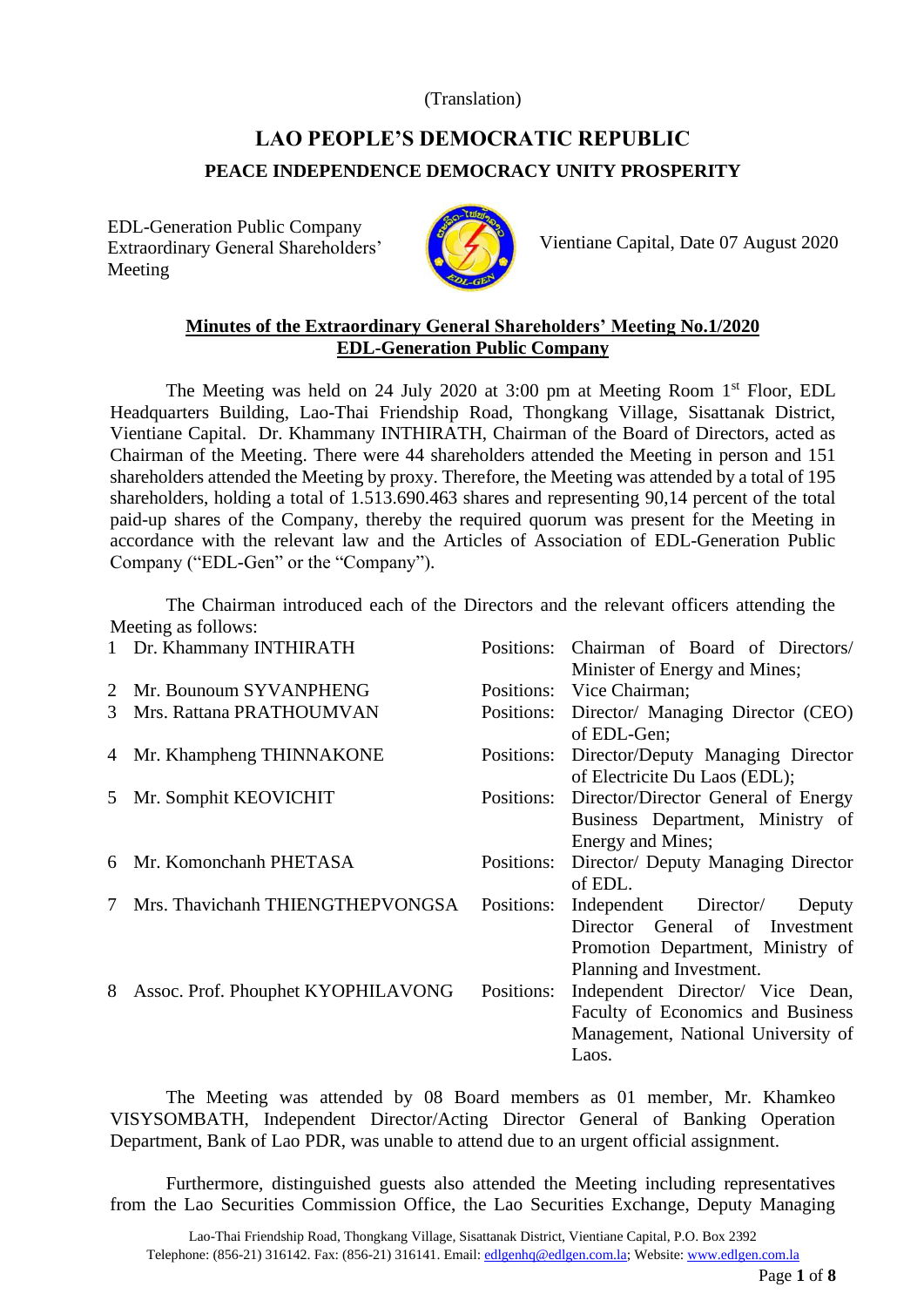Directors of EDL-Generation Public Company, Deputy Managing Directors of Electricite Du Laos, the inspection committee for the conduct of meeting and voting, the meeting monitoring and evaluation committee, and the internal audit committee of the Company.

In addition, the Chairman delivered a remark and suggestion to meeting attendees as follows: Due to the pandemic of the Coronavirus Disease 2019 (COVID-19), which is intensifying and posing threats globally, Lao PDR and EDL-Gen have implemented measures according to the Prime Minister's Order no. 06/PM and instructions of the National Taskforce Committee for COVID-19 Prevention and Control, including their periodically issued legal documents and policies. At present, there is 01 active confirmed case in Lao PDR who travelled from abroad, and an official press announcement from the National Taskforce Committee will be at 16:00 today. Nevertheless, we must continue implementing protective, prevention and containment measures as a precautionary response to potential renewed outbreak of the disease.

Therefore, this Extraordinary General Shareholders' Meeting is organised differently from previous years. We have suggested shareholders to download the Meeting Invitation Letter from the Company and Lao Securities Exchange websites. The Invitation Letter also encouraged shareholders to grant proxy to EDL-Gen independent director to attend and cast votes on their behalf. In addition, the Company also notified that shareholders can send specific questions related to the meeting agenda to the Company in advance, and the Company will provide answers in this Minutes of Meeting.

Prior to entering the meeting room, attendee's body temperature check was conducted in accordance with the National Taskforce Committee, Ministry of Health guideline. Seating arrangement is based on keeping physical distance between attendees and changing the seat arrangement is prohibited. The Company also notified shareholders that refreshments and souvenirs are not provided to reduce infection risk and protect the health and safety of shareholders.

Following this, the Chairman delegated to Mrs. Rattana PRATHOUMVAN, Managing Director of EDL-Gen to explain voting procedure and agenda details as follows:

#### **1. Voting:**

- Each shareholder is entitled to the votes equalling to the number of shares held by them, whereby one share is entitled to one vote.
- In casting votes in each agenda, the Chairman will ask if anyone disapproves.
	- If a shareholder disapproves, the shareholder shall put a mark in the disapprove box in the ballots which were distributed by the Company's staff members before attending the Meeting and raise the marked ballots up for the Company's staff members to collect for vote counting for that agenda. The shareholders who do not raise their ballots up will be deemed that they approve that agenda as proposed to the Meeting.
	- If there is no shareholder raising their ballot, it will be deemed that all shareholders approve as proposed to the Meeting for consideration, except for the case in which the disapproval votes have been clearly specified in the Proxy Form by the shareholders and the Company has already recorded such votes.
- In the case where the shareholders have appointed the proxies to attend the Meeting and to cast the votes as specified by the shareholders in the Proxy Form, the Company has already recorded such votes at the registration for the convenience of the proxies. The proxies are not required to further cast any vote in the ballots during the Meeting.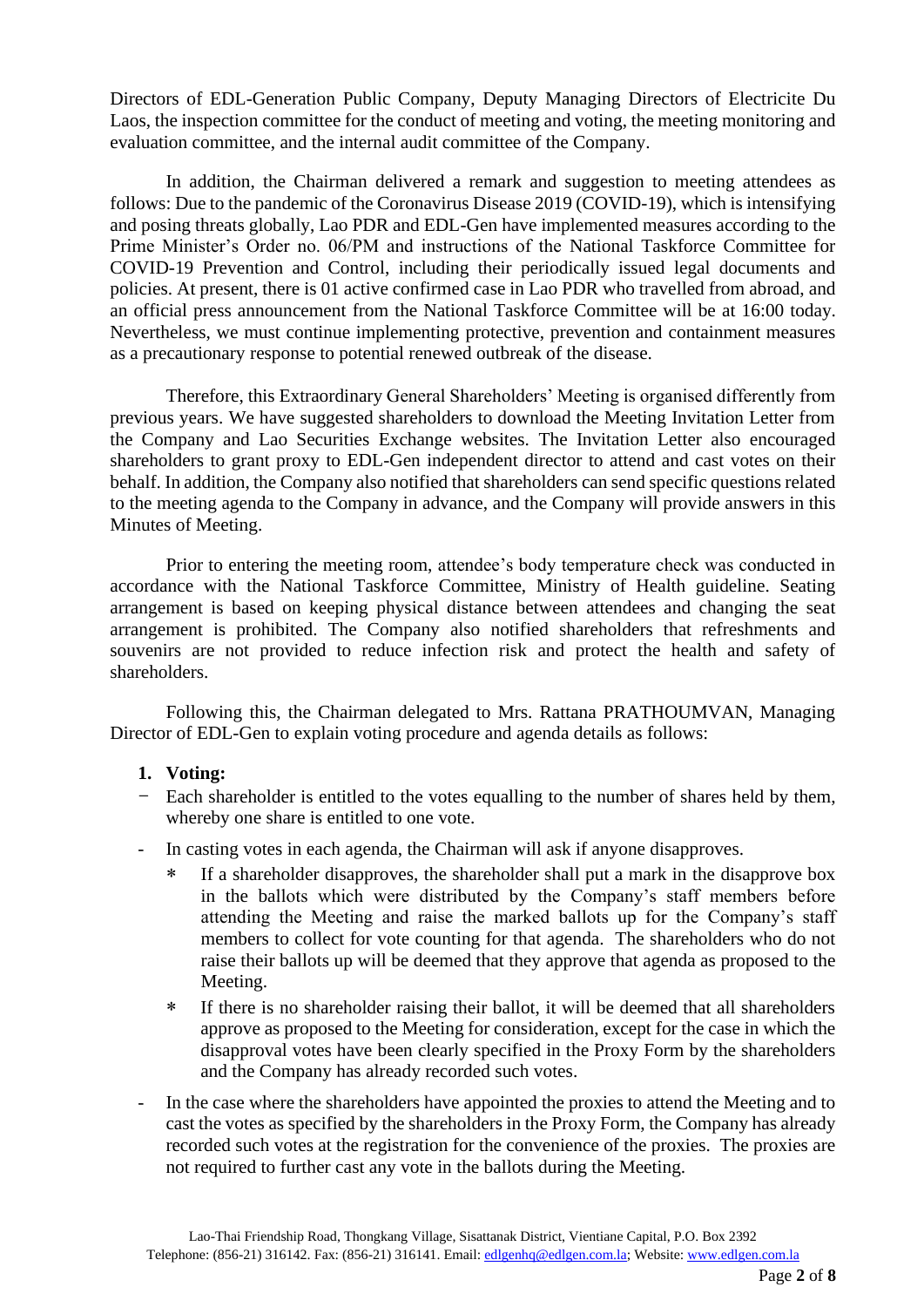#### **2. Vote Counting**

- In vote counting of each agenda, the disapproval votes of the shareholders attending the Meeting in person and by proxy, which the Company recorded the votes at the registration, will be deducted from the amount of the total shares of the shareholders attending the Meeting and casting the votes in each agenda.
- The Chairman will announce the voting result of each Agenda to the Meeting after the vote casting of each agenda is completed by specifying the numbers and percentages of the approval votes and the disapproval votes. The Company will not count the disapproval votes of the shareholders who submit the ballots after the Chairman has announced the voting results of each agenda to the Meeting.

Pursuant to relevant law and regulation, the Company's Extraordinary General Shareholders' Meeting does not allow observers to post questions during the Meeting. Only shareholders of the Company have the right to post questions and contribute comments regarding the meeting agenda.

After that, the Managing Director of EDL-Gen began the Extraordinary General Shareholders' Meeting No.1/2020 according to the agenda as per the details below:

## **Agenda 1. To consider and adopt the Minutes of the Annual General Shareholders' Meeting for the year 2019.**

The Managing Director reported to the Meeting regarding the Minutes of the Annual General Shareholders' Meeting for the year 2019 held on 29 May 2020, details of which are included in a copy of the said minutes attached to the Invitation Letter to this Meeting; and the Board of Directors adopted the Minutes as accurate and complete, and agreed to propose to the Extraordinary General Shareholders' Meeting to consider and adopt such Minutes of Meeting.

After the Managing Director reported briefly about the Agenda 1, the Chairman encouraged comments and suggestions from shareholders in the Meeting and there was none.

The Chairman then proposed to the Extraordinary General Shareholders' Meeting to consider and adopt the Minutes of the Annual General Shareholders' Meeting for the year 2019. For this Agenda, the Meeting must adopt such Minutes by the approval votes of more than half of the total votes attending the Meeting.

## **Resolution: The Meeting considered and resolved to adopt the Minutes of the Annual General Shareholders' Meeting for the year 2019, held on 29 May 2020 with the votes of more than half of the total votes of shareholders attending the meeting as follows:**

- **Approved with 1.513.690.463 votes, equivalent to 100% of the total votes attending the Meeting**

## **Agenda 2. To consider and adopt the appointment of new Managing Director (CEO) and Deputy Managing Directors in replacement of the former retired Managing Director (CEO) and Deputy Managing Directors.**

The Managing Director informed the meeting that pursuant to the Company's business growth plan, and to achieve the Company's business operation targets, the Company proposes the appointment of new Managing Director (CEO) and Deputy Managing Directors as per details below: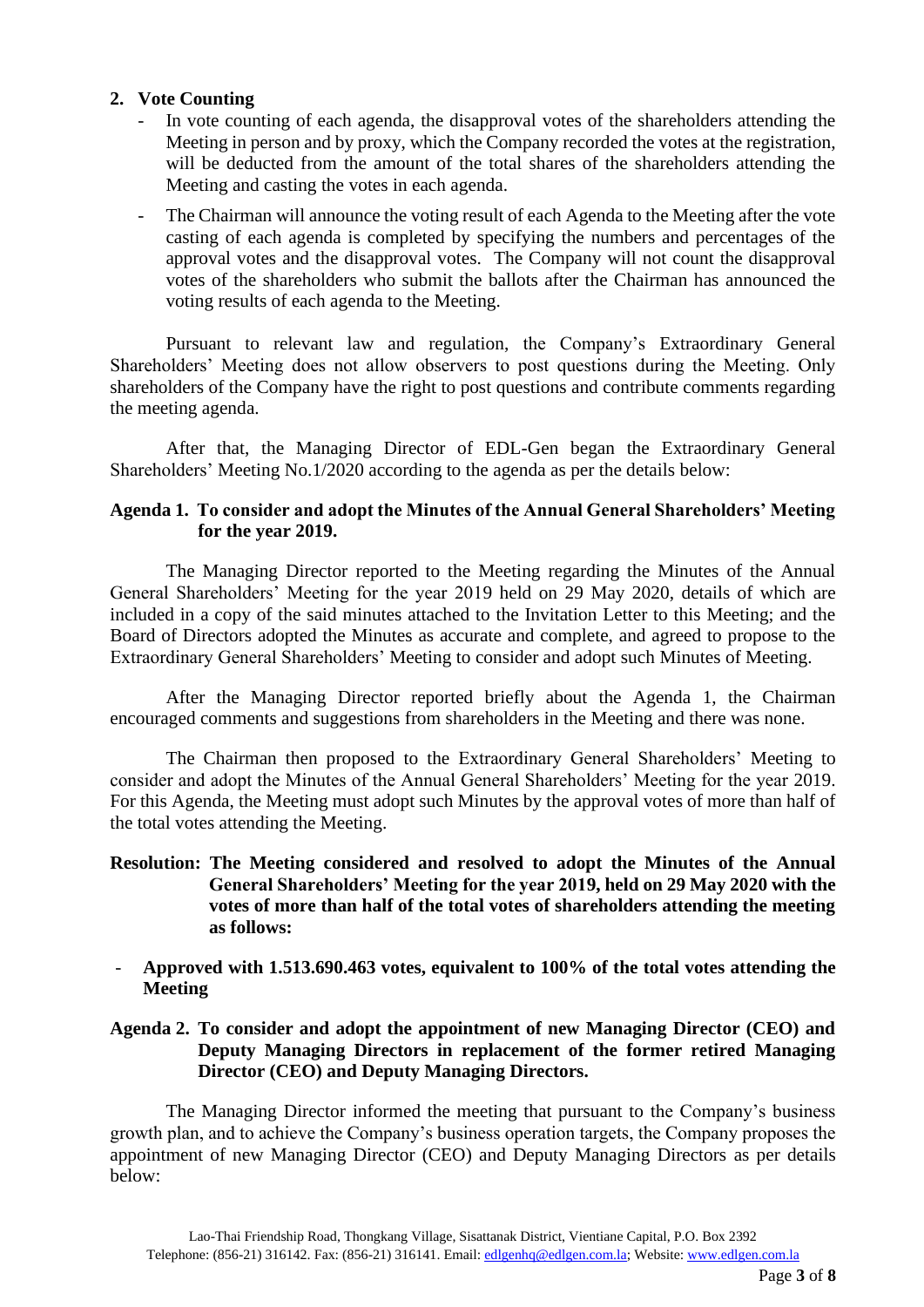- 1) Appointment of Mr. Duangsy PHARANHOK to be new Managing Director (CEO) in order to continue to perform duties and responsibilities in managing the Company in replacement of the former Managing Director (CEO).
- 2) Appointment of four (4) Deputy Managing Directors as follows:
	- (1) Mr. Thongphet DOUANGNGEUNE to be Deputy Managing Director;
	- (2) Mr. Vongsakoun YINGYONG to be Deputy Managing Director;
	- (3) Mrs. Souksanh PHONGPHILA to be Deputy Managing Director;
	- (4) Mr. Vanhseng VANNAVONG to be Deputy Managing Director (CFO).

The Board of Directors thoroughly considered and agreed for the shareholders' meeting to consider and adopt the appointment of new Managing Director (CEO) and Deputy Managing Directors to replace the former retired Managing Director and Deputy Managing Directors.

After the Managing Director briefly reported about Agenda 2, the Chairman encouraged questions and comments from shareholders in the Meeting and there was no further question.

The Chairman then proposed to the Meeting to consider and adopt the appointment of new Managing Director (CEO) and Deputy Managing Directors to replace the former retired Managing Director and Deputy Managing Directors. For this Agenda, the Meeting must resolve such matters by the approval votes of more than half of the total votes attending the Meeting.

**Resolution: The Meeting considered and resolved to adopt the appointment of new Managing Director (CEO) and Deputy Managing Directors to replace the former retired Managing Director and Deputy Managing Directors as follows:**

- **1) Appointment of Mr. Duangsy PHARANHOK to be new Managing Director (CEO) in order to continue to perform duties and responsibilities in managing the Company in replacement of the former Managing Director (CEO).**
- **2) Appointment of four (4) Deputy Managing Directors as follows:**
	- **(1) Mr. Thongphet DOUANGNGEUNE to be Deputy Managing Director;**
	- **(2) Mr. Vongsakoun YINGYONG to be Deputy Managing Director;**
	- **(3) Mrs. Souksanh PHONGPHILA to be Deputy Managing Director;**
	- **(4) Mr. Vanhseng VANNAVONG to be Deputy Managing Director (CFO).**

**The Meeting resolved this with the votes of more than half of total votes of shareholders attending the meeting as follows:**

- **Approved with 1.513.690.463 votes, equivalent to 100% of the total votes attending the Meeting.**

### **Agenda 3**. **To consider and adopt the appointment of new Vice Chairman and Director of the Board of Directors in replacement of former retired Directors, the determination of authorised persons who can sign to bind the Company, and the term of office of the Board of Directors.**

The Managing Director reported to the meeting that to ensure the continuity of the Company's management, the Company proposes the Meeting to consider and adopt the appointment of new Vice Chairman and Director of the Board of Directors in replacement of former retired Directors, and the determination of authorised persons who can sign to bind the Company, and the term of office of the directors of the Board as follows: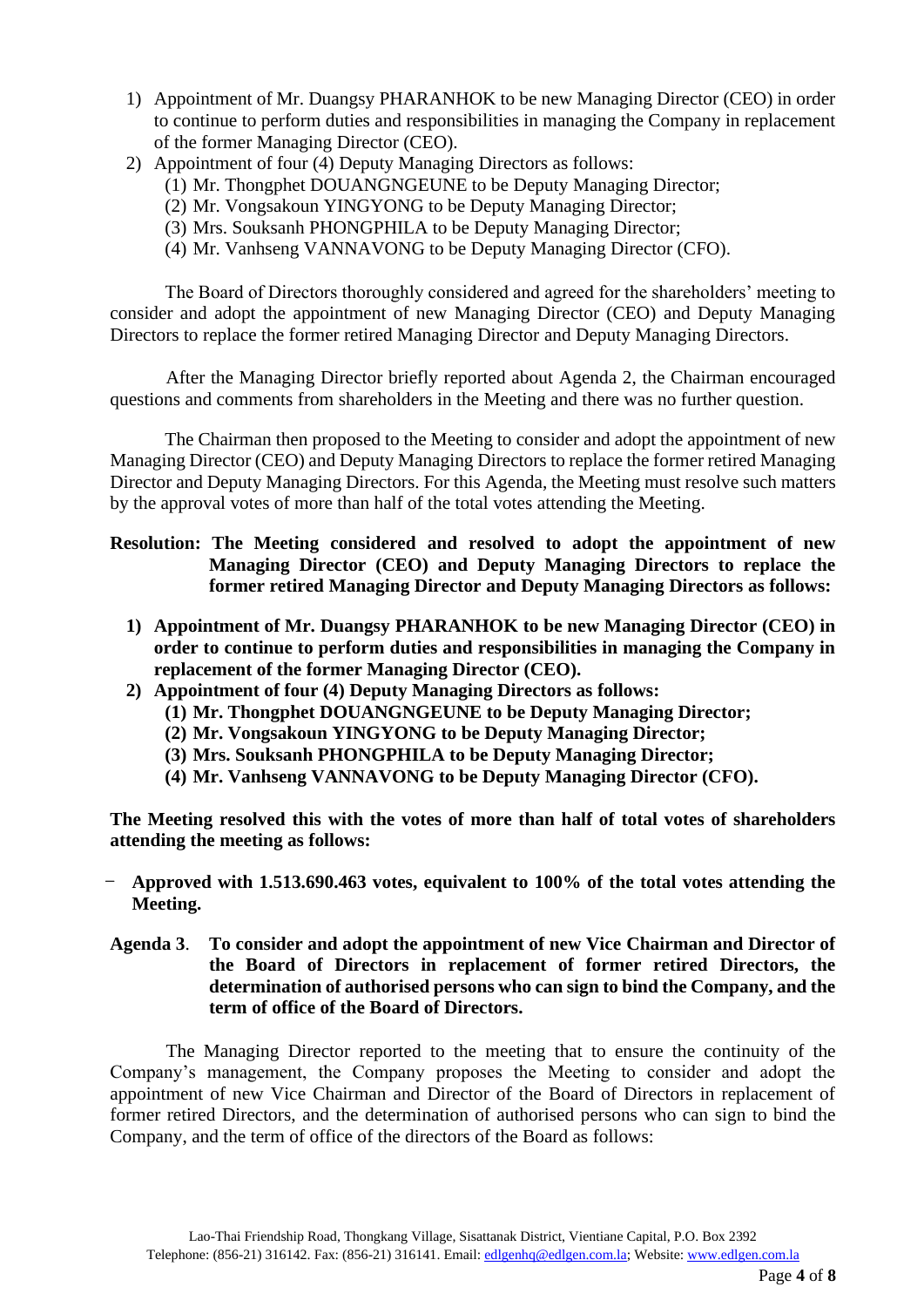- 1. Appointment of Mr. Chanthaboun SOUK ALOUN, Acting Managing Director of Electricite Du Laos (EDL), to be Vice Chairman of Board of Directors in replacement of the former retired Vice Chairman.
- 2. Appointment of Mr. Duangsy PHARANHOK, Managing Director (CEO) of EDL-Generation Public Company, to be a Director in replacement of former retired Director.

In addition, the determination of the authorised persons who can sign to bind the company is as follows:

- 1. Any one of the Chairman of Board of Directors, or the Vice Chairman of Board of Directors, or the Managing Director (CEO) signs alone with the Company's seal affixed; or
- 2. Any two directors jointly sign together with the Company's seal affixed.

The determination of term of office of the Board of Directors shall be no more than two (2) years beginning from the Extraordinary General Shareholders' Meeting No.1/2020.

The Board of Directors thoroughly considered and agreed for the shareholders' meeting to consider and adopt the appointment of new Vice Chairman and Director of the Board of Directors in replacement of the former retired Directors, the determination of authorised persons who can sign to bind the Company and the term of office of the Board of Directors.

After the Managing Director briefly reported on Agenda 3, the Chairman encouraged comments and suggestions from shareholders in the Meeting; but there was no further question.

The Chairman then proposed to the Meeting to consider and adopt the appointment of new Vice Chairman and Director of the Board of Directors in replacement of former retired Directors, and the determination of authorised persons who can sign to bind the Company, and the term of office of the Board of Directors. For this agenda, the Meeting must resolve such matters by the approval votes of more than half of the total votes attending the Meeting.

- **Resolution: The Meeting considered and resolved to adopt the appointment of new Vice Chairman and Director of the Board of Directors in replacement of former retired Directors, the determination of authorised persons who can sign to bind the Company, and the term of office of the Board of Directors as follows:**
	- **1. Adopted the appointment of Mr. Chanthaboun SOUK ALOUN, Acting Managing Director of Electricite Du Laos (EDL), to be Vice Chairman of Board of Directors in replacement of the former retired Vice Chairman.**
	- **2. Adopted the appointment of Mr. Duangsy PHARANHOK, Managing Director (CEO) of EDL-Generation Public Company, to be a Director in replacement of former retired Director**.

**The determination of the authorised persons who can sign to bind the company is as follows:**

- **1. Any one of the Chairman of Board of Directors, or the Vice Chairman of Board of Directors, or the Managing Director (CEO) signs alone with the Company's seal affixed; or**
- **2. Any two directors jointly sign together with the Company's seal affixed.**

**The determination of term of office of the Board of Directors shall be no more than two (2) years beginning from the Extraordinary General Shareholders' Meeting No.1/2020.**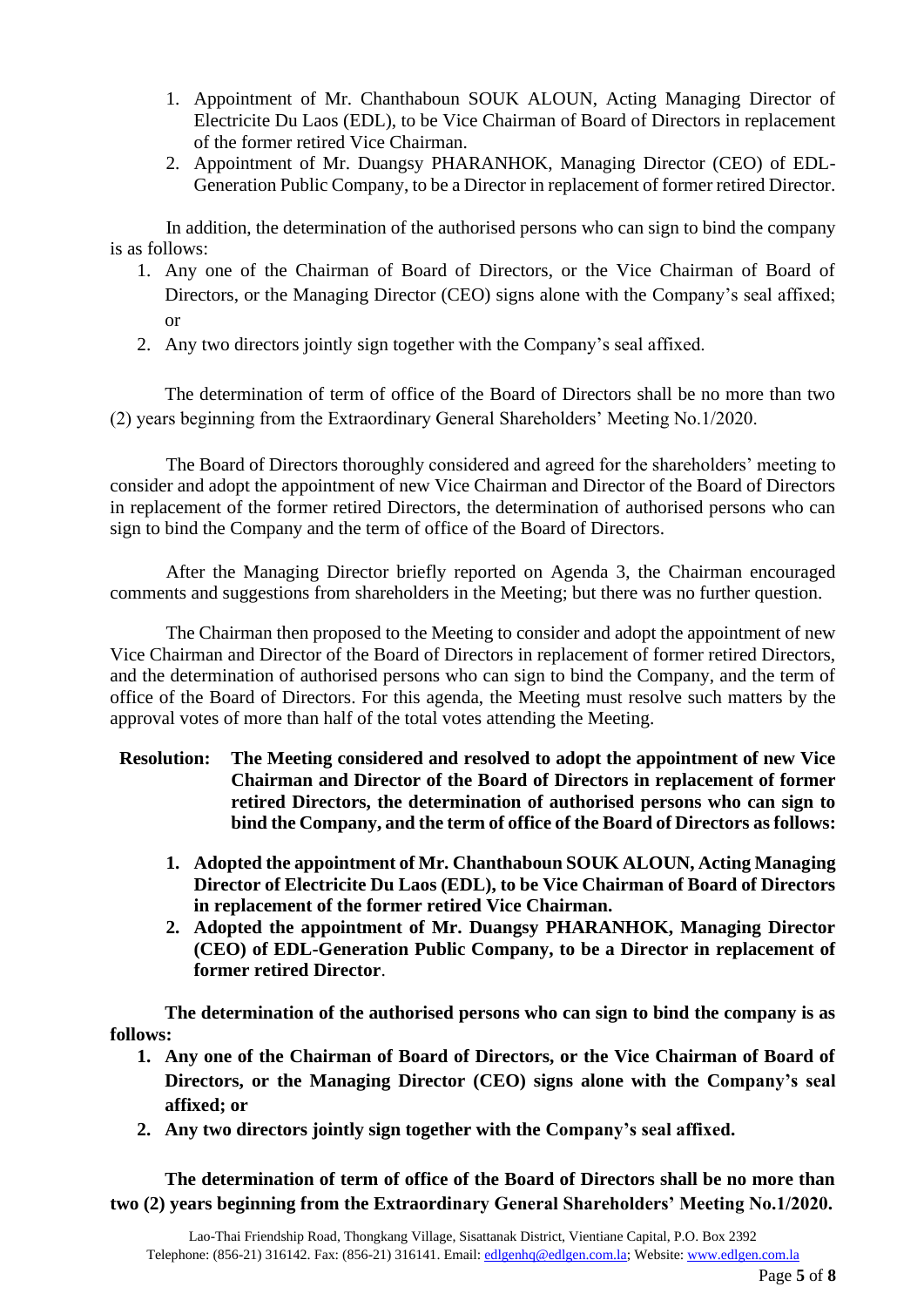**The Meeting resolved this with the votes of more than half of the total votes of shareholders attending the meeting as follows:**

- **Approved with 1.513.590.464 votes, equivalent to 99,993% of the total votes attending the meeting.**
- **Disapproved with 99.999 votes, equivalent to 0,007% of the total votes attending the meeting.**

#### **Agenda 4. To consider and adopt the amendments to the Articles of Association of the Company, Article 9: Directors; and Article 12: Board of Directors**

The Managing Director proposed to the meeting that due to the appointment of new Vice Chairman and Director of the Board of Directors, and the appointment of new Managing Director (CEO) and Deputy Managing Directors in replacement of the former retired Directors, and to ensure the Company's business operation is in accordance with relevant laws and regulations, the Company proposes to the Meeting to amend the Articles of Association, namely Article 9: Directors and Article 12: Board of Director as per following details:

- **1) Amendment to Article 9: Directors**: Updates on names and details of two (2) Directors as follows:
- **A. The directors who are shareholders:**
	- 1. Name and Surname: Mr. Chanthaboun SOUK ALOUN.
		- Nationality: Lao.

- Current Address: House No. 393, Unit 16, Donkoiy Village, Sisattanak District, Vientiane Capital.

- 2. Name and Surname: Mr. Duangsy PHARANHOK.
	- Nationality: Lao.

- Current Address: House No. 326, Unit 07, Salakham Neua Village, Hadsaiyfong District, Vientiane Capital.

**2) Amendment to Article 12: Board of Directors:** update name and details of Vice Chairman as follows:

1. Vice Chairman of Board of Directors Name and Surname: Mr. Chanthaboun SOUK ALOUN.

And authorised Managing Director and/or any person entrusted by such person to amend the Articles of Association of the Company as per the amendment details above, including the authority to amend Articles of Association according to recommendations and/or orders of the Enterprise Registration officers and/or the officers of the Lao Securities Commission, and the Lao Securities Exchange.

The Board of Directors thoroughly considered and agreed for the shareholders' meeting to consider and adopt the amendments to the Articles of Association of the Company, namely Article 9: Directors; and Article 12: Board of Directors, including the authorisation as proposed.

 After the Managing Director reported briefly about Agenda 4, the Chairman encouraged questions and suggestions from shareholders in the Meeting and there was no further question.

 The Chairman then proposed to the Meeting to consider and adopt the amendments to the Articles of Association of the Company, Article 9: Directors; and Article 12: Board of Directors, including the proposed authorisation. For this agenda, the Meeting must resolve to adopt such matters by the approval votes of more than two-thirds (2/3) of the total votes attending the Meeting; and at least 80 percent of total paid-up shares.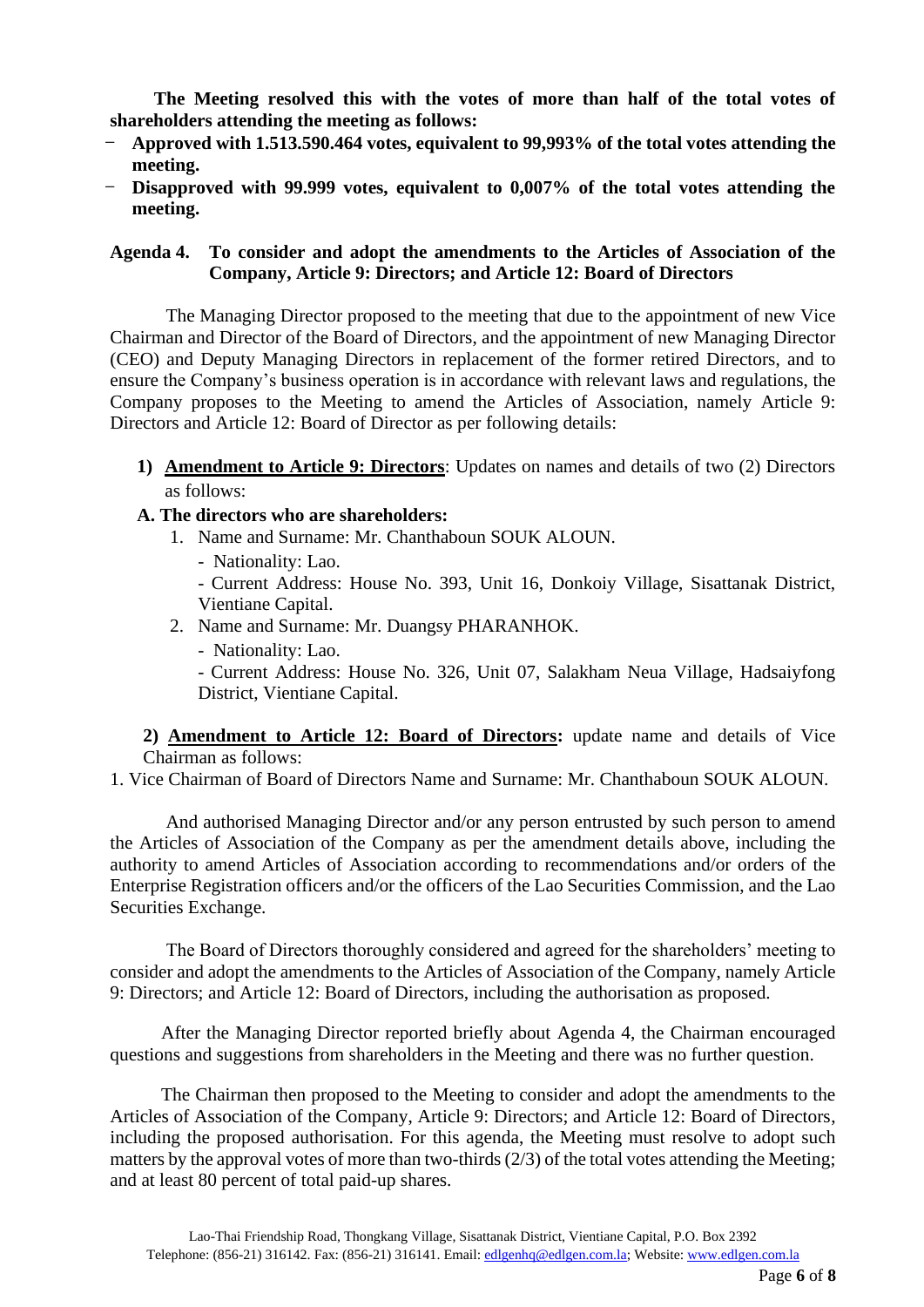- **Resolution: The Meeting considered and resolved to adopt the amendments to the Articles of Association of the Company, Article 9: Directors; and Article 12: Board of Directors as per following details:**
	- **1) Amendment to Article 9: Directors: Updates on names and details of two (2) Directors as follows:**
- **A. The directors who are shareholders:**
	- **1. Name and Surname: Mr. Chanthaboun SOUK ALOUN.**
	- **Nationality: Lao.**
	- **- Current Address: House No. 393, Unit 16, Donkoiy Village, Sisattanak District, Vientiane Capital.**
	- **2. Name and Surname: Mr. Duangsy PHARANHOK.**
	- **Nationality: Lao.**
	- **- Current Address: House No. 326, Unit 07, Salakham Neua Village, Hadsaiyfong District, Vientiane Capital.**

**2) Amendment to Article 12: Board of Directors: update name and details of Vice Chairman as follows:**

**1. Vice Chairman of Board of Directors Name and Surname: Mr. Chanthaboun SOUK ALOUN.**

**And authorised Managing Director and/or any person entrusted by such person to amend the Articles of Association of the Company as per the amendment details above, including the authority to amend Articles of Association according to recommendations and/or orders of the Enterprise Registration officers and/or the officers of the Lao Securities Commission, and the Lao Securities Exchange.**

**The Meeting resolved this with the votes of more than two-thirds (2/3) of the total votes attending the Meeting; and more than 80 percent of total paid-up shares as follows:**

- **a) Number of shareholders attending the Meeting:**
	- **1. Approved by 194 shareholders, equivalent to 99,49 percent of the total shareholders attending the meeting.**
	- **2. Disapproved by 01 shareholder, equivalent to 0,51 percent of the total shareholders attending the meeting.**
- **b) Number of votes (shares) of shareholders attending the meeting:** 
	- **1. Approved with 1.513.673.797 votes (shares), equivalent to 90,137% of the total paidup shares of the Company.**
	- **2. Disapproved with 16.666 votes (shares), equivalent to 0,001% of the total paid-up shares of the Company.**

After the Meeting considered and resolved all agendas, the Chairman encouraged questions and suggestions from the Meeting and there was none.

At the end of the Meeting, the Chairman informed the Meeting that there were 44 shareholders attending the Meeting in person and 151 shareholders attending the Meeting by proxy, totalling 195 shareholders that hold the total of 1.513.690.463 shares, representing 90,14 percent of the total paid-up shares of the Company.

 The Chairman then extended his sincerest gratitude to the shareholders for attending the Meeting and wished all shareholders and distinguished guests to have good health and success for all of their duties and endeavours.